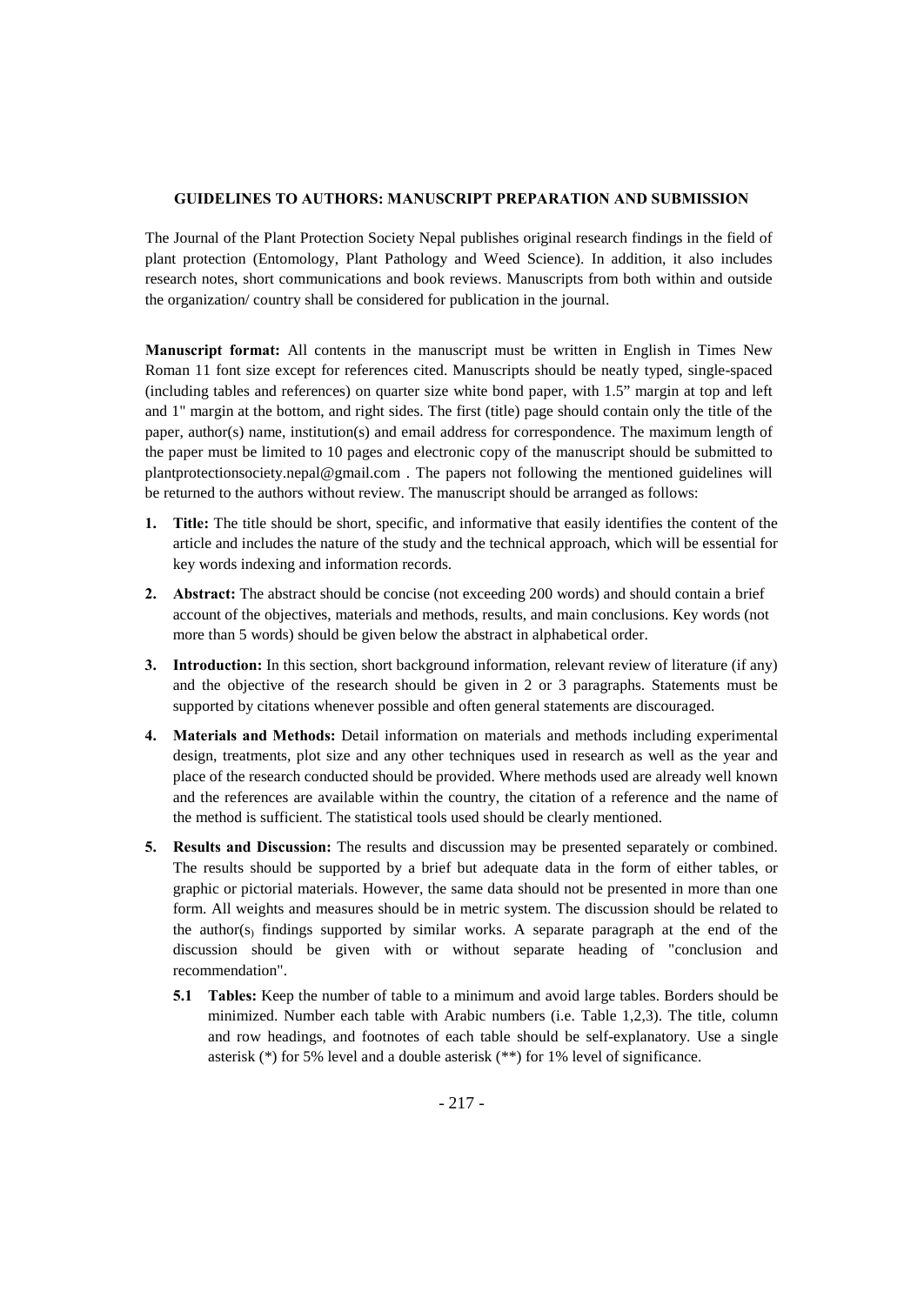- **5.2. Figures and Photographs:** The figures and photographs including legends should be supplied on separate page after tables. Identify all graphs and photographs with Arabic numerals (e.g. Fig.1, Fig.2 etc. in order of appearance) and also indicate the place to be positioned in the main text. Send electronic images (.jpeg or .tif format) at first submission and the originals if necessary. Figure/picture should be black and white. Provide figure both in word and excel format.
- **5.3. Heading:** Center and capitalize the main heading of the paper. Sub-heads should be on a separate line and capitalize the first letter of the first word.
- **5.4. Scientific/Trade Names and Abbreviations:** The scientific name must be *italic* and given with authority. The first letter of the word (s) of the cultivar or breed, trade or brand names must be capitalized and abbreviate standard units such as gram (gm), kilogram (kg) metric ton (mt), milliliter (ml), liter (1), centimeter (cm), meter (m), and kilometer (km).
- **6.** Acknowledgements: If any, may be given to institutions, funding agencies, and the key person(s).
- **7. Literature Cited:** References should be in 9 font size**.** Citations of references should be listed alphabetically by names of authors. Use of anonymous should be avoided. Citations in the text should be referred by author's family name and year. The issue number of the journal (in parenthesis, immediately following the volume) should be provided. The following examples should be adopted:

### **Example:**

## *1. Book :*

# *Single Author:*

Ruttner, F. 1887. Biogeography and taxonomy of honeybees. Springer Verlag, Berlin. 284p.

#### *Multiple Authors:*

Atwal, A.S. and G.S. Dhaliwal. 1997. Agricultural pests of South Asia and their management (3*rd* ed.). Ludhiana: Kalyani Publishers, India. 204p.

#### *Work in an Edited Collection:*

Pande, G.K. 2002. Factors affecting chemical constituents of apple. *In:* D.D. Dhakal and D.M. Gautam (eds.), Fundamental of Horticulture. TU Press, Kathmandu, Nepal. pp.120-140.

#### *2. Magazine Article*

Devkota, D. 2001. Women and their role in development. Business Women, July 12:30-45.

### *3. Journal*

- Pokhrel, S. 2008. Beekeeping in Chitwan: problems and possible solutions. J. Plant Protc. Soc. 1:122-136.
- Neupane, K.R. and R.B. Thapa. 2005. Alternative to off-season sugar supplement feeding of honeybees. J. Inst. Agric. Anim. Sci. 26:77-81.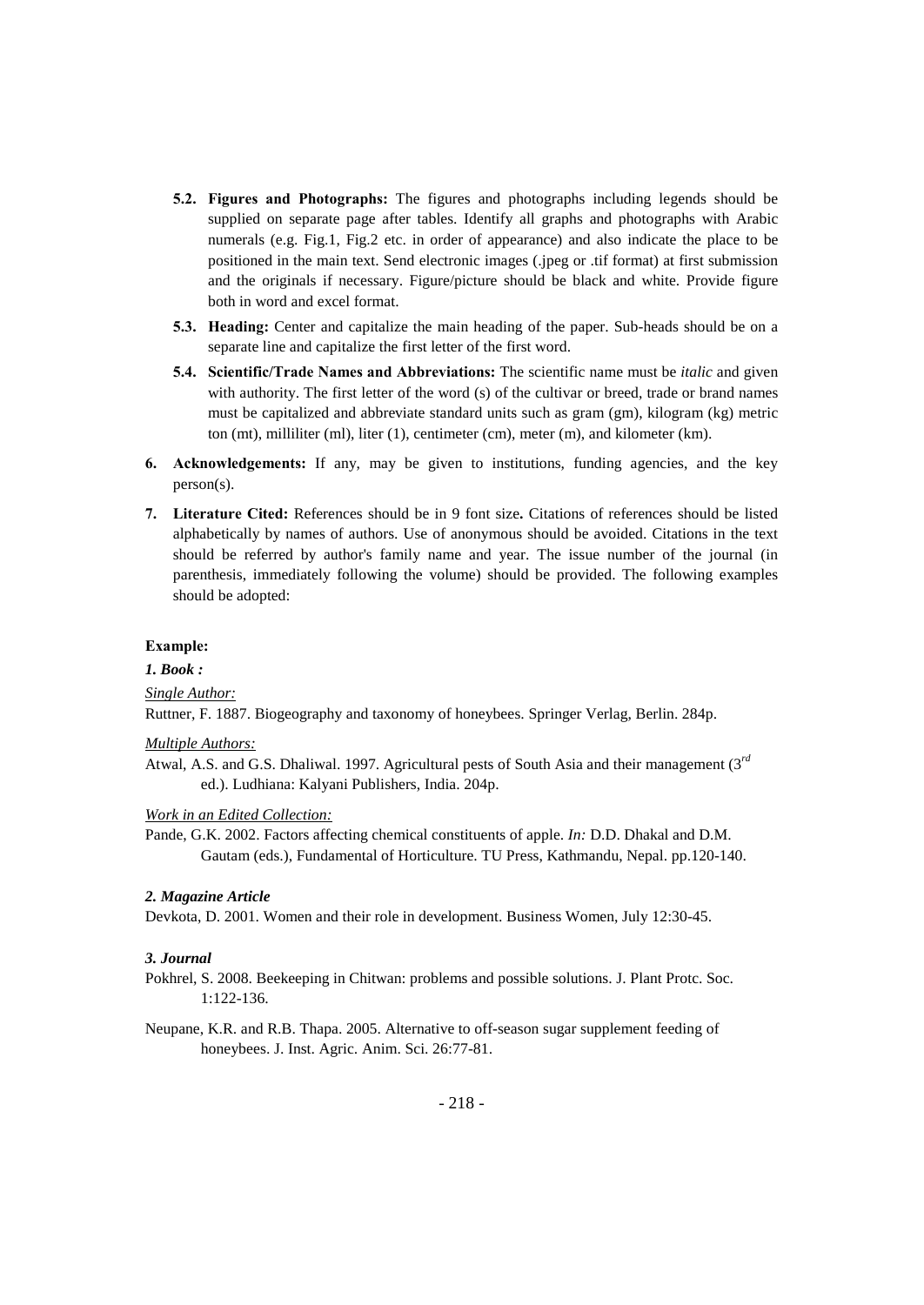- Hansen, L.S., H. Skovgard and K. Hill. 2004. Life table study of *Sitotroga cerealella*  (Lepidoptera: Gelechiidae), a strain from West Africa. J. Econ. Ent. 97(4):1484-1990.
- Tadele, S. and G. Emana. 2017. Evaluation of some insecticides against tomato leaf miner, *Tuta absoluta* (Meyrick) (Gelechiidae: Lepidoptera) under laboratory and glasshouse conditions. Agric. Res. and Tech. 7(3):1-4. DOI: 10.19080/ARTOAJ.297.07.555711.

# *4. Proceedings*

Thapa, R.B. 2003. Pesticide pollution and integrated pest management. *In:* F. P. Neupane (ed.), Proceedings of the National Seminar on Integrated Pest Management in Nepal, Kathmandu, 25-26 Sept. 2002. HIRI/Care Nepal/ FAO, Kathmandu, Nepal. pp.175-194.

# *5. Bulletin*

Ghimire, A.J., F.S. Howlett and E.H. Emment. 2001. Factors affecting apple hardness and methods of measuring resistance of tissue to low temperature injury. Ohio Agric. Expt. Sta. Res. Bull. 901.

### *6. Newsletter*

Armes, N.J. and R. Pandey. 1995. Pyrethroid resistance in *Helicoverpa armigera in* Nepal. Resistant Pest Management Newsletter 7(1):11-12.

# *7. Annual Report*

NGLRP. 2005. Annual Report. National Grain Legumes Research Program. Nepal Agricultural Research Council, Rampur, Chitwan, Nepal. 20p.

#### *8. Research Report*

- Thapa, R.B. 1993. Survey and identification of major insect pest problems in banana in the Chitwan valley, Nepal. *In:* F.P. Neupane (ed.), IAAS Res. Rep. (1985-1991). IAAS, Rampur, Chitwan, Nepal. pp.66-69.
- Thapa, R.B. and Y.D. GC. 2000. Integrated management of soil insect pests in the mid hill of Nepal. SSMP documents No. 44. 61p.

# *9. Paper presented*

Thapa, R.B. 1999. Pesticide hazards and strategies for future. Paper presented at the workshop organised by the Chemical Society of Nepal, June 10-11, 1999, Kathmandu, Nepal. 10p.

#### *10. Working Paper*

Pandey, R.R., T.B. Gurung, Y.D. GC and G. Gurung. 1997. Monitoring and management of tomato fruitworm *(Helicoverpa armigera)* and its egg parasite *(Trichogramma chilonis* Ishi.) in western hills. Lumle Agricultural Research Centre (LARC), Kaski. Working Paper No. 24.